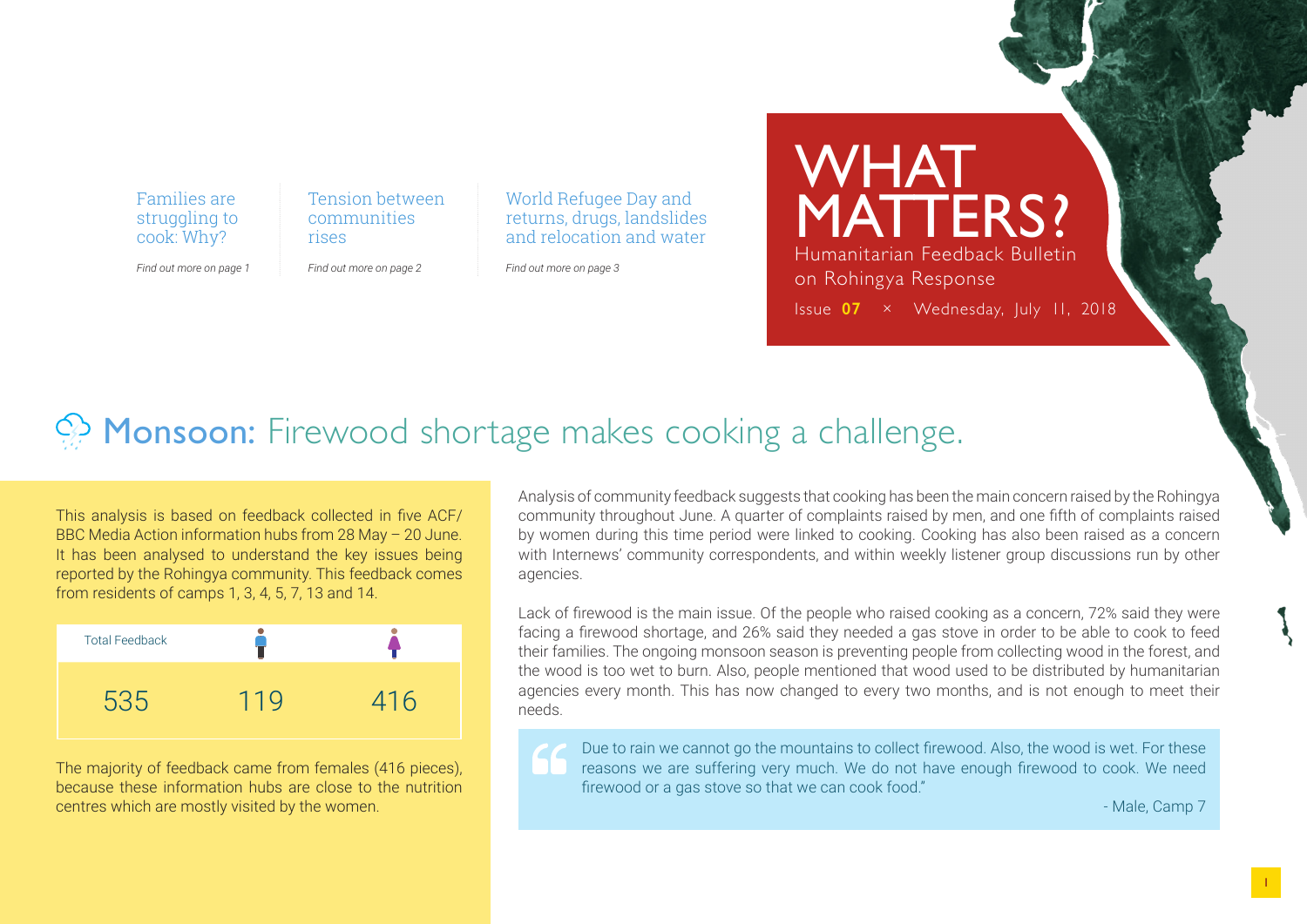Cooking was the main concern raised in all camps except camp 7, where relief (e.g. Quantity and quality of food, loosing or not getting different cards, not getting NFI properly and Mahjis not distributing reliefs properly etc.) is the main concern, and camp 13, where nutrition is the main concern followed by shelter and water. It is not currently clear why firewood worries are less pronounced in these two camps.

The second highest concern for men across all the camps was shelter (19% of complaints), while for women it was relief (15% of complaints). The problems related to shelter included small living space, lack of construction material, and rain water entering their shelter causing waterlogging. The relief related problems are mostly around not having their desired food.



#### **Major concerns of the Rohingyas by camp**

*\*number mentioned in parentheses are bases of the calculation*

## Tensions increase as host communities struggle to make a living

Because of the Rohingya influx my income has decreased. Compared to the previous situation, I now earn 200 taka for the same work which used to pay 500 taka. This has make my life very hard."

- Male, Age 42, Teknaf

The biggest concern raised by local host-community audiences of the June 2nd Betar Sanglap, a radio debate programme, was the financial crisis they are currently facing. Regardless of age, gender and occupation, audiences mentioned three key issues affecting their livelihoods: the Naf river fishing ban (put in place to reduce cross border movement); the Rohingya people working as day laborers at a very low wage, which they feel is pushing the daily rate down and reducing the work available for local people; and a perception that use of land by Rohingya people is making it difficult for local people to continue agricultural activities and collect wood.

Audiences also raised concerns about environmental degradation, perceived rising criminal activities by Rohingya people, educational problems and fear of Rohingya people attacking or stealing from them. Local newspapers have also been reporting on the increasing tension between the two communities.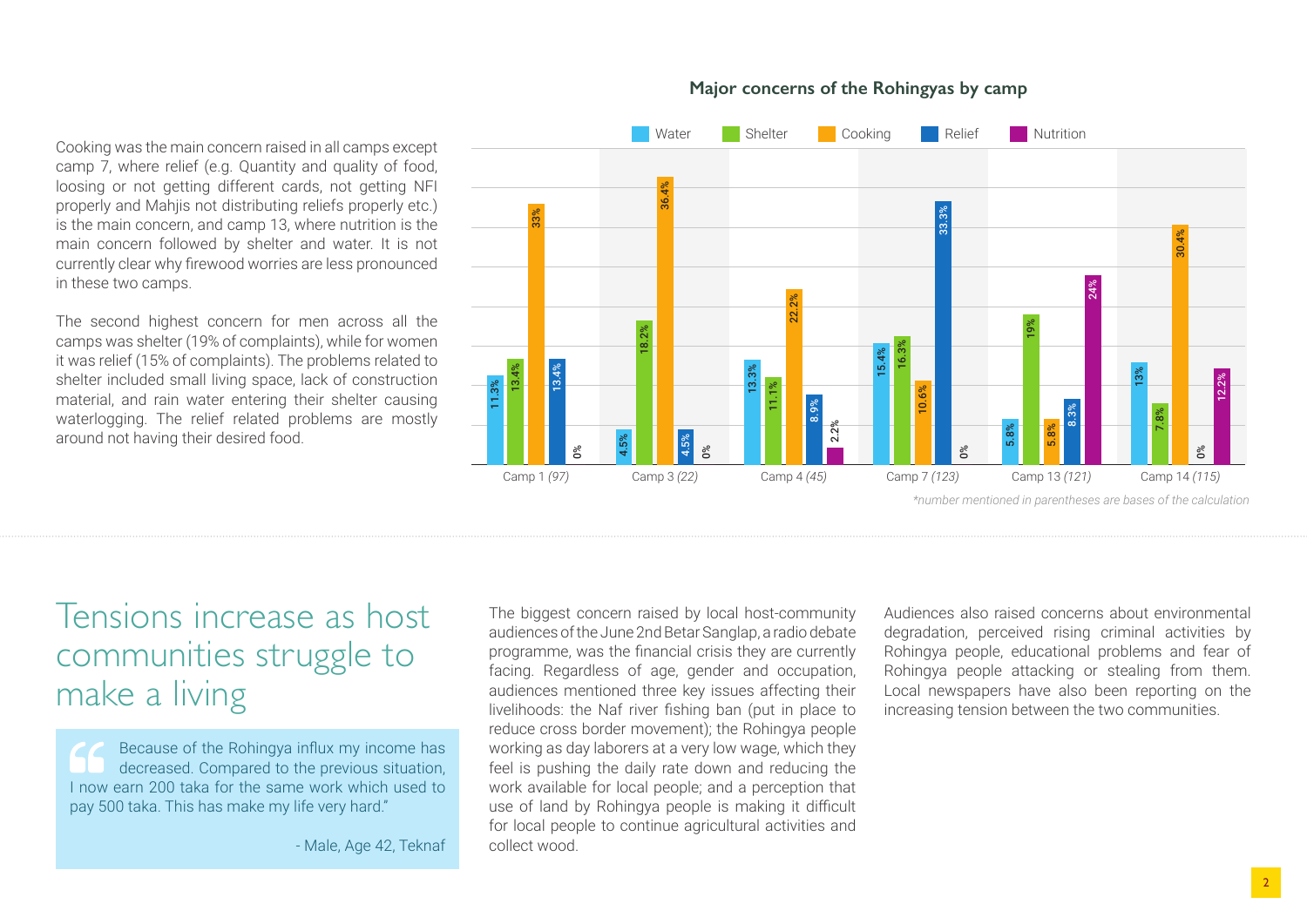# 

### **Rohingya Community Feedback –**  World Refugee Day and returns, drugs, landslides and relocation and water

#### This analysis is based on feedback collected from May 20th to June 30th, 2018 by 13 to 20 Internews community correspondents and one feedback manager using the ETC Connect app and data collected through ACF/BBC Media Action information hubs from 28th May to June 20th, 2018. In total, 1,063 interactions have been analysed to present the concerns and questions of the Rohingya community.

**2**<sup>**O**</sup> Drugs

#### **Internews**





## World Refugee Day and returns

We have heard that today World Refugee Day is celebrated across camps. They [the Rohingya community] shared that all the [Rohingya] people who lost their homes, family, land and relatives, are living here in agony. Everyone is concerned about them. They [the people who participated in rallies and marches] said that they will not take NVC [National Verification Card], they will not live in camps in Myanmar, they are not Bengali either. They [the government of Myanmar] need to accept us as Rohingya, they need to return us back our own homes and lands. […]"

- Man, 48, Camp 1W

We have seen that near Lambashia Bazaar, many people stood next to the road, holding banners and posters; the banners say: 'Not: Bengali, Yes: Rohingya.' Also, through many of the posters the community expressed that they want dignity, security, and citizenship. They also told us that today is World Refugee Day and to have a look at what they are doing. The community members […] are very concerned that they don't know when and how or if they will ever return to Myanmar. […]"

- Man, 56, Camp 1W

There was a rise in community feedback regarding citizen rights in Myanmar and related themes in connection to World Refugee Day. Some of the Rohingya community shared that they do not want a National Verification Card (NVC) as they do not consider themselves as Bengali but as Rohingya who should be recognized as citizens of Myanmar. Some community members have also requested international organisations convince the Government of Myanmar to do more to enable their safe return. Individuals have also expressed frustration and disappointment that so far, no initiatives regarding their safe return to Myanmar seem positive and actionable to them.

Our children are being spoiled because of yaba [drug] tablets."

- Man, 45, Kutupalong RC

Yaba businessmen are spreading yaba addiction to the young people and children, which is bad. We have heard that the government [of Bangladesh] has taken initiatives to shoot people involved in yaba business, and we are happy that we will be safe."

- Man, 30, Kutupalong RC

Rohingya community members have reported hearing of yaba drug consumption by some adolescents and adult men in camps. Some community members said that they heard that in some drug raids innocent Rohingya people were killed too. They shared concern that drug dealers would easily take advantage of helpless, economically vulnerable people in the camps if drug related issues are not carefully monitored and dealt with. Some Rohingya people therefore asked for support from law enforcement to handle issues related to drugs and disciplinary actions in Rohingya camps.